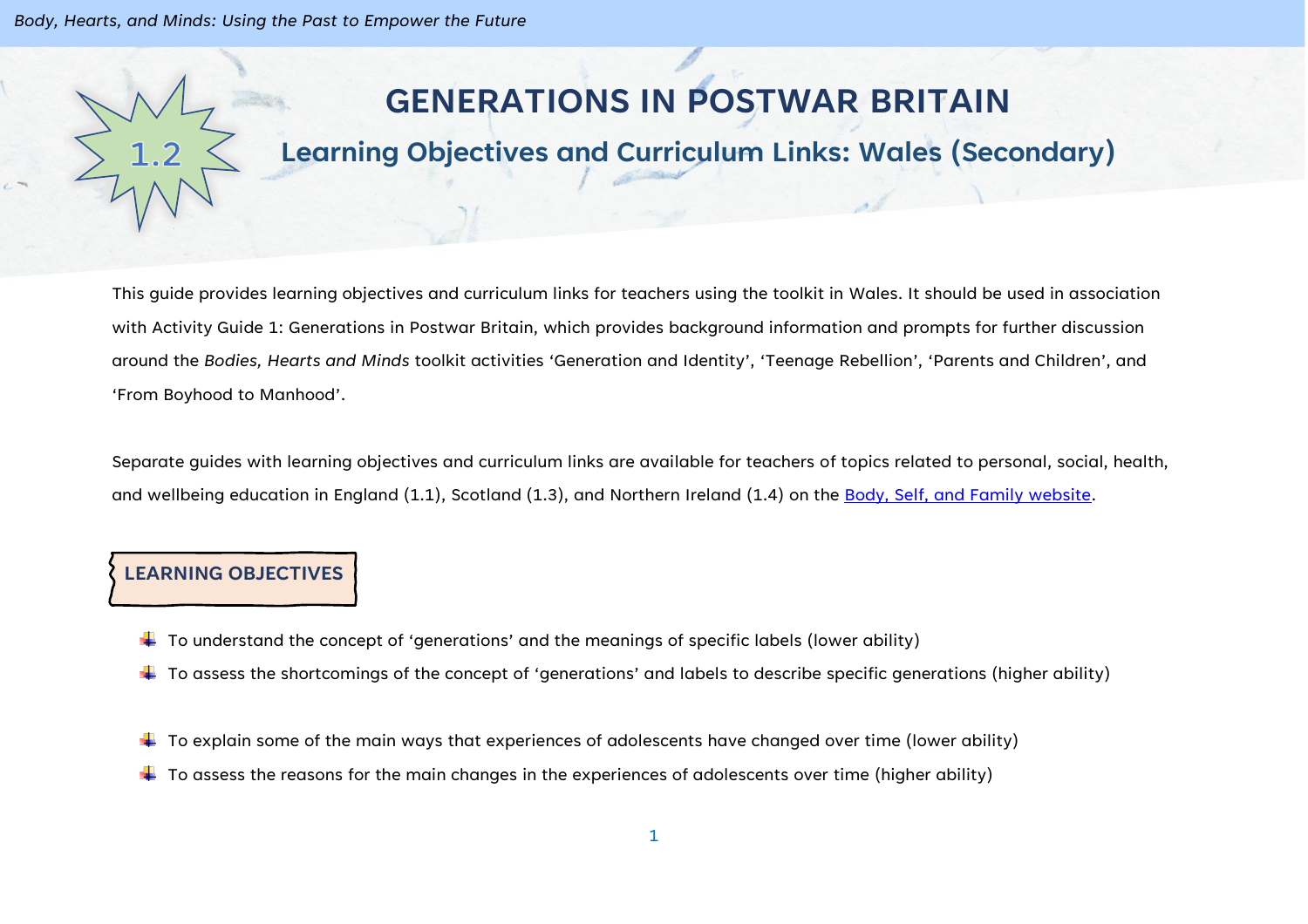- $\ddotplus$  To identify examples of how gender and class affected generational experience in the postwar period (lower ability)
- $\ddotplus$  To understand how and why gender and class affected generational experience in the postwar period (higher ability)

### **HOW DOES THIS ACTIVITY LINK TO THE CURRICULUM?**

## **Health and well-being (Wales)**

| Developing physical health and well-being has lifelong benefits                                                                                                                                                                          |                                                                                                                                                                                              |  |
|------------------------------------------------------------------------------------------------------------------------------------------------------------------------------------------------------------------------------------------|----------------------------------------------------------------------------------------------------------------------------------------------------------------------------------------------|--|
| <b>Progression step 4</b>                                                                                                                                                                                                                | <b>Progression step 5</b>                                                                                                                                                                    |  |
| can analyse the connection between physical and emotional<br>changes. I can modify my behaviour to support my physical and<br>emotional health, and can work collaboratively to plan and<br>refine strengths and areas for improvements. | can evaluate the connection between physical and emotional<br>changes, independently selecting from a range of strategies to<br>improve my physical and emotional health and that of others. |  |

#### **How we process and respond to our experiences affects our mental health and emotional well-being**

| <b>Progression step 4</b>                                      | <b>Progression step 5</b>                                      |
|----------------------------------------------------------------|----------------------------------------------------------------|
| I can advocate the benefits of communicating about feelings as | can contribute towards a culture where talking about mental    |
| one of a range of strategies which can help promote positive   | health and emotional well-being is encouraged and normalised.  |
| mental health and emotional well-being.                        | I can identify when to seek help based on a good understanding |
| can identify people and groups who can help me with my         | of my mental health and emotional well-being.                  |
| mental health and emotional well-being.                        |                                                                |
|                                                                |                                                                |